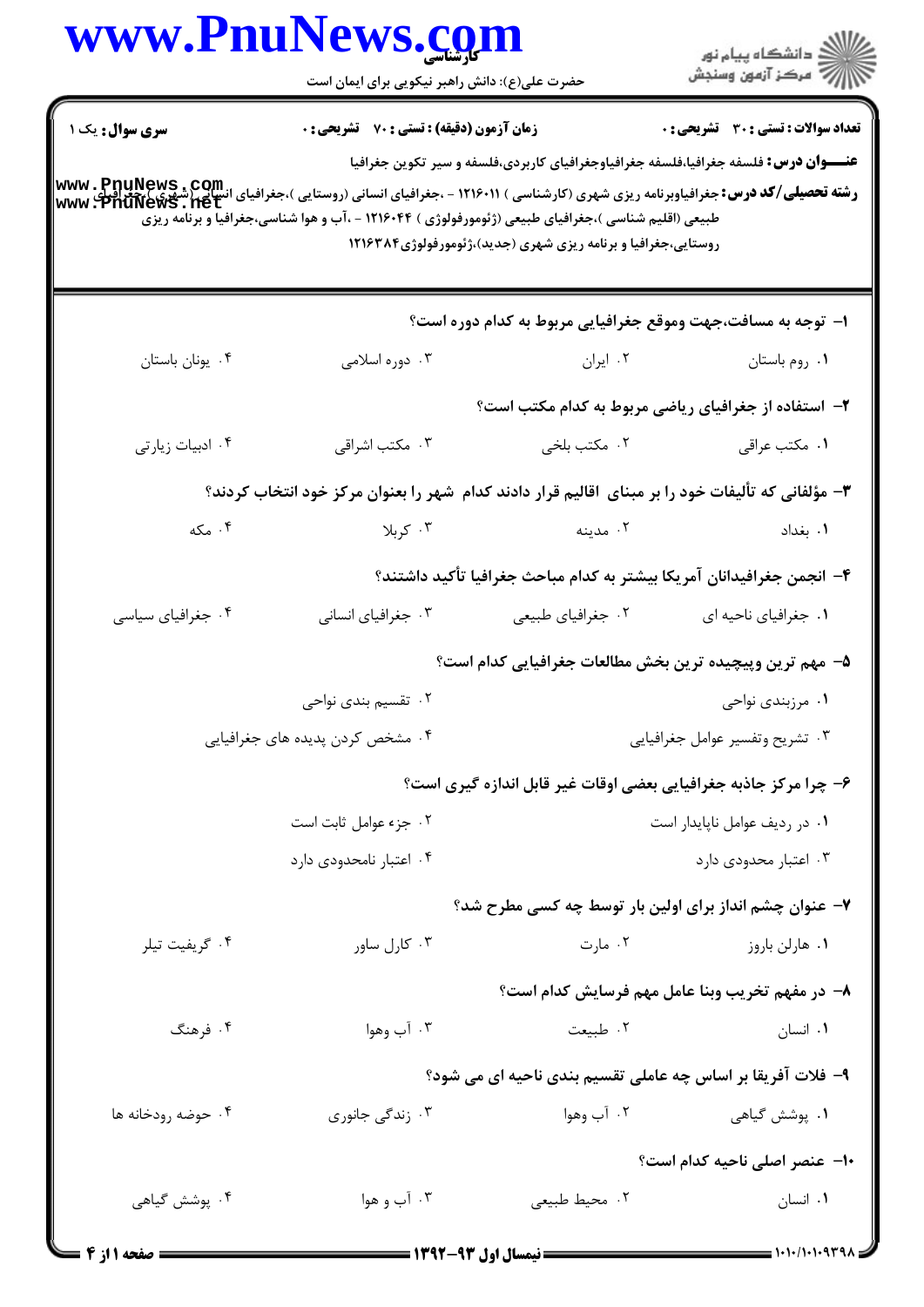| www.PnuNews.com                |                                                    |                                                                                                                                                                                                                                                                                                                                                                                                                            |                                              |  |
|--------------------------------|----------------------------------------------------|----------------------------------------------------------------------------------------------------------------------------------------------------------------------------------------------------------------------------------------------------------------------------------------------------------------------------------------------------------------------------------------------------------------------------|----------------------------------------------|--|
|                                | حضرت علی(ع): دانش راهبر نیکویی برای ایمان است      |                                                                                                                                                                                                                                                                                                                                                                                                                            | ڪ دانشڪاه پيام نور<br>/7 مرڪز آزمون وسنڊش    |  |
| <b>سری سوال : ۱ یک</b>         | <b>زمان آزمون (دقیقه) : تستی : 70 ٪ تشریحی : 0</b> |                                                                                                                                                                                                                                                                                                                                                                                                                            | <b>تعداد سوالات : تستی : 30 - تشریحی : 0</b> |  |
|                                |                                                    | <b>عنـــوان درس:</b> فلسفه جغرافیا،فلسفه جغرافیاوجغرافیای کاربردی،فلسفه و سیر تکوین جغرافیا<br><b>رشته تحصیلی/کد درس:</b> جغرافیاوبرنامه ریزی شهری (کارشناسی ) ۱۲۱۶۰۱۱ - ،جغرافیای انسانی (روستایی )،جغرافیای انسانی<br><b>www . PnuNewS . net</b><br>طبیعی (اقلیم شناسی )،جغرافیای طبیعی (ژئومورفولوژی ) ۱۲۱۶۰۴۴ - ،آب و هوا شناسی،جغرافیا و برنامه ریزی<br>روستایی،جغرافیا و برنامه ریزی شهری (جدید)،ژئومورفولوژی۱۲۱۶۳۸۴ |                                              |  |
|                                |                                                    | 11- جابجایی کار وصنعت در مفاهیم ناحیه ای در چه زمانی صورت می گیرد؟                                                                                                                                                                                                                                                                                                                                                         |                                              |  |
|                                | ۰۲ زمان صلح                                        |                                                                                                                                                                                                                                                                                                                                                                                                                            | ۰۱ زمان جنگ                                  |  |
|                                | ۰۴ زمان ركود اقتصادي                               |                                                                                                                                                                                                                                                                                                                                                                                                                            | ۰۳ زمان پیشرفت اقتصادی                       |  |
|                                |                                                    | <b>۱۲</b> – کدام قلمرو جغرافیا از یک یا چند موضوع معین بحث می کند؟                                                                                                                                                                                                                                                                                                                                                         |                                              |  |
| ۰۴ جغرافیای سیاسی              | ۰۳ جغرافیای عمومی                                  | ۰۲ جغرافیای فرهنگی                                                                                                                                                                                                                                                                                                                                                                                                         | ٠١ جغرافياي ناحيه اي                         |  |
|                                |                                                    | ۱۳- علت کم توجهی به مسائل جغرافیای انسانی در جغرافیای عمومی چیست؟                                                                                                                                                                                                                                                                                                                                                          |                                              |  |
|                                | ۰۲ نبودن رابطه علت ومعلولي                         | ٠١ مشخص بودن اصول آن                                                                                                                                                                                                                                                                                                                                                                                                       |                                              |  |
|                                | ۰۴ در زمان و مکان ویژه قرار دارد                   |                                                                                                                                                                                                                                                                                                                                                                                                                            | ۰۳ گوناگونی وپیچیدگی مسائل آن                |  |
|                                |                                                    | ۱۴– نوع انتخاب موضوع در جغرافیای عمومی کدام است؟                                                                                                                                                                                                                                                                                                                                                                           |                                              |  |
| ۰۴ عمودی                       | ۰۳ افقی                                            | ۰۲ ساده                                                                                                                                                                                                                                                                                                                                                                                                                    | ۰۱ پیچیده                                    |  |
|                                |                                                    | ۱۵– اولین موضوع مورد مطالعه در یک ناحیه فرهنگی کدام است؟                                                                                                                                                                                                                                                                                                                                                                   |                                              |  |
|                                |                                                    | ۰۱ بررسی وشناخت چهره هایی که به واحدهای جغرافیایی اعتبار نمی بخشند                                                                                                                                                                                                                                                                                                                                                         |                                              |  |
|                                |                                                    | ۲. بررسی و شناخت چهره ها یست که به واحدهای جغرافیایی کلیت. اصلیت وامتیاز می بخشند                                                                                                                                                                                                                                                                                                                                          |                                              |  |
|                                |                                                    |                                                                                                                                                                                                                                                                                                                                                                                                                            | ۰۳ شناخت چهره های فرهنگی تأثیر گذار          |  |
|                                |                                                    | ۰۴ بررسی وشناخت نواحی که رابطه علت ومعلولی دارند                                                                                                                                                                                                                                                                                                                                                                           |                                              |  |
|                                |                                                    | ۱۶– کدامیک از موارد زیرجزء مشکلات تعیین قلمرو فرهنگی نیست؟                                                                                                                                                                                                                                                                                                                                                                 |                                              |  |
| ۰۲ دگرگونی در خط زمان          |                                                    |                                                                                                                                                                                                                                                                                                                                                                                                                            | ۰۱ نارسایی معیارها                           |  |
| ۰۴ پیوستگی عوامل و عناصر مختلف |                                                    |                                                                                                                                                                                                                                                                                                                                                                                                                            | ۰۳ مقياس مطالعه                              |  |
|                                |                                                    |                                                                                                                                                                                                                                                                                                                                                                                                                            | ۱۷– تأکید اختلافات فرهنگی بر چیست؟           |  |
|                                | ۰۲ انطباق بامحيط طبيعي                             |                                                                                                                                                                                                                                                                                                                                                                                                                            | ٠١ انتخاب انسانها از بين امكانات             |  |
|                                | ۰۴ انطباق با محیط انسانی                           |                                                                                                                                                                                                                                                                                                                                                                                                                            | ۰۳ چهره جغرافیایی                            |  |
|                                |                                                    | ۱۸– کدام جغرافیدان معتقد است بین عوامل آب وهوا ومیزان جرم رابطه وجود دارد؟                                                                                                                                                                                                                                                                                                                                                 |                                              |  |
| ۰۴ ادوین دکستر                 | اتزل $\cdot$ ۳                                     | ۰۲ هربرت اسپنسر                                                                                                                                                                                                                                                                                                                                                                                                            | ۰۱ رکله                                      |  |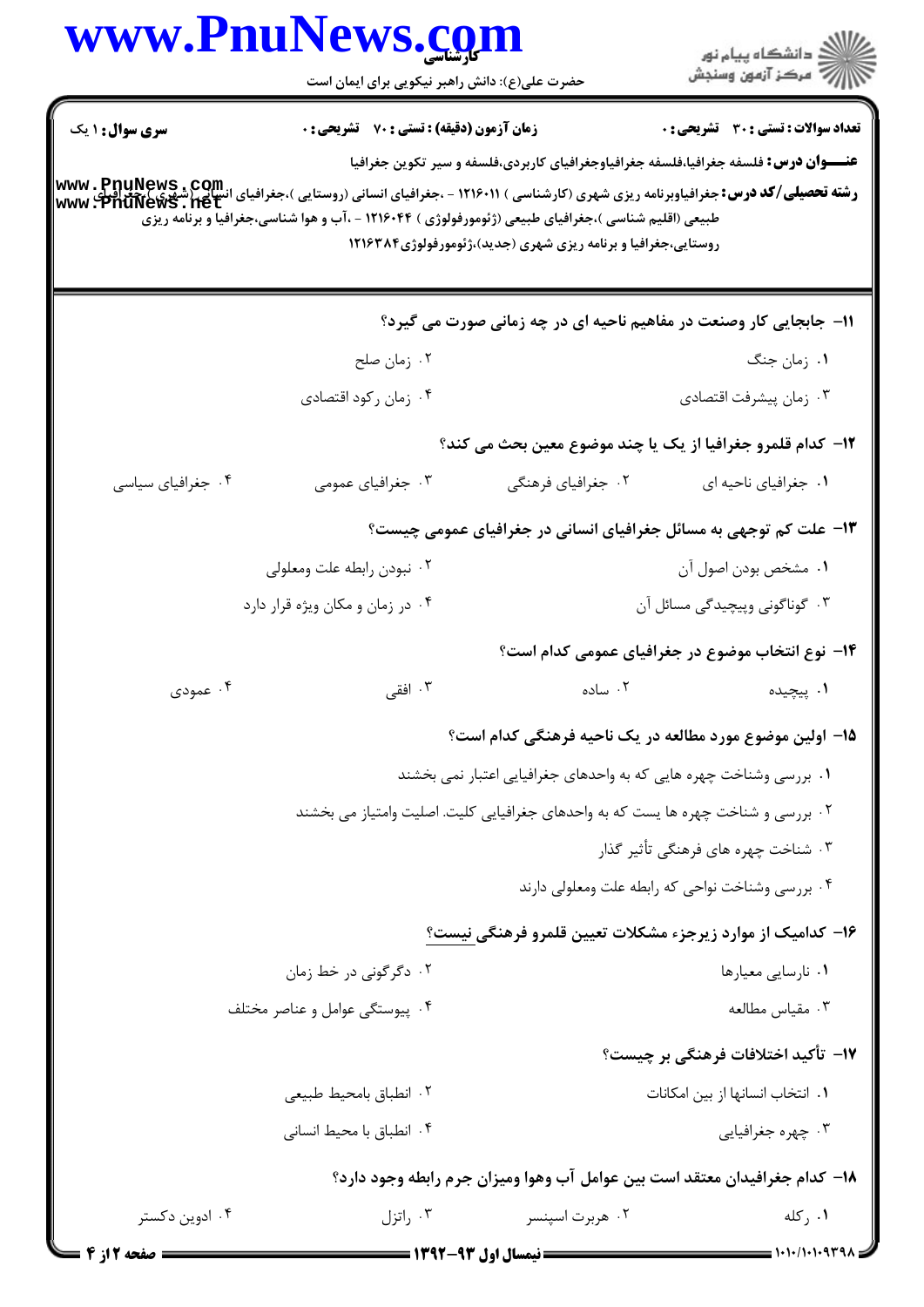|                        | حضرت علی(ع): دانش راهبر نیکویی برای ایمان است                                                                                                                                                                                                                               |                                                                       | ڪ دانشڪاه پيام نور<br>ر∕ آزمون وسنڊش                                                        |
|------------------------|-----------------------------------------------------------------------------------------------------------------------------------------------------------------------------------------------------------------------------------------------------------------------------|-----------------------------------------------------------------------|---------------------------------------------------------------------------------------------|
| <b>سری سوال : ۱ یک</b> | زمان آزمون (دقیقه) : تستی : 70 گشریحی : 0                                                                                                                                                                                                                                   |                                                                       | تعداد سوالات : تستي : 30 ٪ تشريحي : 0                                                       |
|                        | <b>رشته تحصیلی/کد درس:</b> جغرافیاوبرنامه ریزی شهری (کارشناسی ) ۱۲۱۶۰۱۱ - ،جغرافیای انسانی (روستایی )،جغرافیای (شهری )،چغرافیای www . PnuNews<br>www . PnuNews . Het<br>طبیعی (اقلیم شناسی )،جغرافیای طبیعی (ژئومورفولوژی ) ۱۲۱۶۰۴۴ - ،آب و هوا شناسی،جغرافیا و برنامه ریزی | روستایی،جغرافیا و برنامه ریزی شهری (جدید)،ژئومورفولوژی۱۲۱۶۳۸۴         | <b>عنـــوان درس:</b> فلسفه جغرافیا،فلسفه جغرافیاوجغرافیای کاربردی،فلسفه و سیر تکوین جغرافیا |
|                        |                                                                                                                                                                                                                                                                             |                                                                       | ۱۹- اولین تمدن های انسانی در سیاره زمین در کجا شکل گرفته است؟                               |
| ۰۴ کنار رود نيل        | ۰۳ فلات قاره                                                                                                                                                                                                                                                                | ٢. هلال خصيب                                                          | ٠١. بين النهرين                                                                             |
|                        |                                                                                                                                                                                                                                                                             |                                                                       | +۲- در گسترش شدید پدیده حیات چه عملی بیشتر مؤثر است؟                                        |
|                        | ۰۲ فضاهای وسیع                                                                                                                                                                                                                                                              |                                                                       | ۰۱ پراکندگی توده انسانی                                                                     |
|                        | ۰۴ جبر جغرافيايي                                                                                                                                                                                                                                                            |                                                                       | ۰۳ مساعدت آب و هوا                                                                          |
|                        |                                                                                                                                                                                                                                                                             |                                                                       | <b>۲۱</b> - در چه دوره ای دانش جغرافیا به کالج هاو مدارس راه می یابد؟                       |
|                        | ۰۲ گرایش آموزشی                                                                                                                                                                                                                                                             |                                                                       | ۰۱ گرایش فرهنگ نامه ای                                                                      |
|                        | ۰۴ گرايش تعميمي                                                                                                                                                                                                                                                             |                                                                       | ۰۳ گرايش استعماري                                                                           |
|                        |                                                                                                                                                                                                                                                                             |                                                                       | ۲۲- کدام مکتب گاهی مکتب برکلی خوانده می شود؟                                                |
|                        | ۰۲ مکتب چشم انداز                                                                                                                                                                                                                                                           |                                                                       | ۰۱ مکتب اکولوژیکی                                                                           |
|                        | ۰۴ مکتب امکان گرایی                                                                                                                                                                                                                                                         | ۰۳ مکتب سازمان فضای زندگی                                             |                                                                                             |
|                        |                                                                                                                                                                                                                                                                             | ۲۳- جغرافیای کاربردی یعنی برخورد عملی با مشکلات و مسائل ویژه از کیست؟ |                                                                                             |
| ۰۴ استمپ               | ۰۳ کارل ریتر                                                                                                                                                                                                                                                                | ۰۲ براین بری                                                          | ٠١ جان اسكات                                                                                |
|                        | ۲۴- دست یابی علم جغرافیا به نظریه های دقیق علمی و به کار گیری این نظریه ها به سود جامعه انسانی موضوع کدام نوع                                                                                                                                                               |                                                                       | جغرافيا است؟                                                                                |
| ۰۴ جغرافیایی کاربردی   | ۰۳ جغرافیای محض                                                                                                                                                                                                                                                             | ۰۲ جغرافیای طبیعی                                                     | ٠١ جغرافياي انساني                                                                          |
|                        |                                                                                                                                                                                                                                                                             | ۲۵– یکی از دشوارترین مراحل در جغرافیای کاربردی چیست؟                  |                                                                                             |
| ۰۴ جمع أوري اطلاعات    | ۰۳ برنامه ریزی                                                                                                                                                                                                                                                              |                                                                       |                                                                                             |
|                        |                                                                                                                                                                                                                                                                             |                                                                       | ۲۶– تأکیدات اکولو ژی در جغرافیا در مورد چیست؟                                               |
| ۰۴ روابط جانوران       | ۰۳ روابط انسانها                                                                                                                                                                                                                                                            | ٠٢ محيط طبيعي                                                         | ٠١ روابط انسان ومحيط                                                                        |
|                        |                                                                                                                                                                                                                                                                             | ۲۷- مناسبات مشترک انسان و محیط در کدام تحلیل بر رسی می شود؟           |                                                                                             |
|                        |                                                                                                                                                                                                                                                                             |                                                                       |                                                                                             |